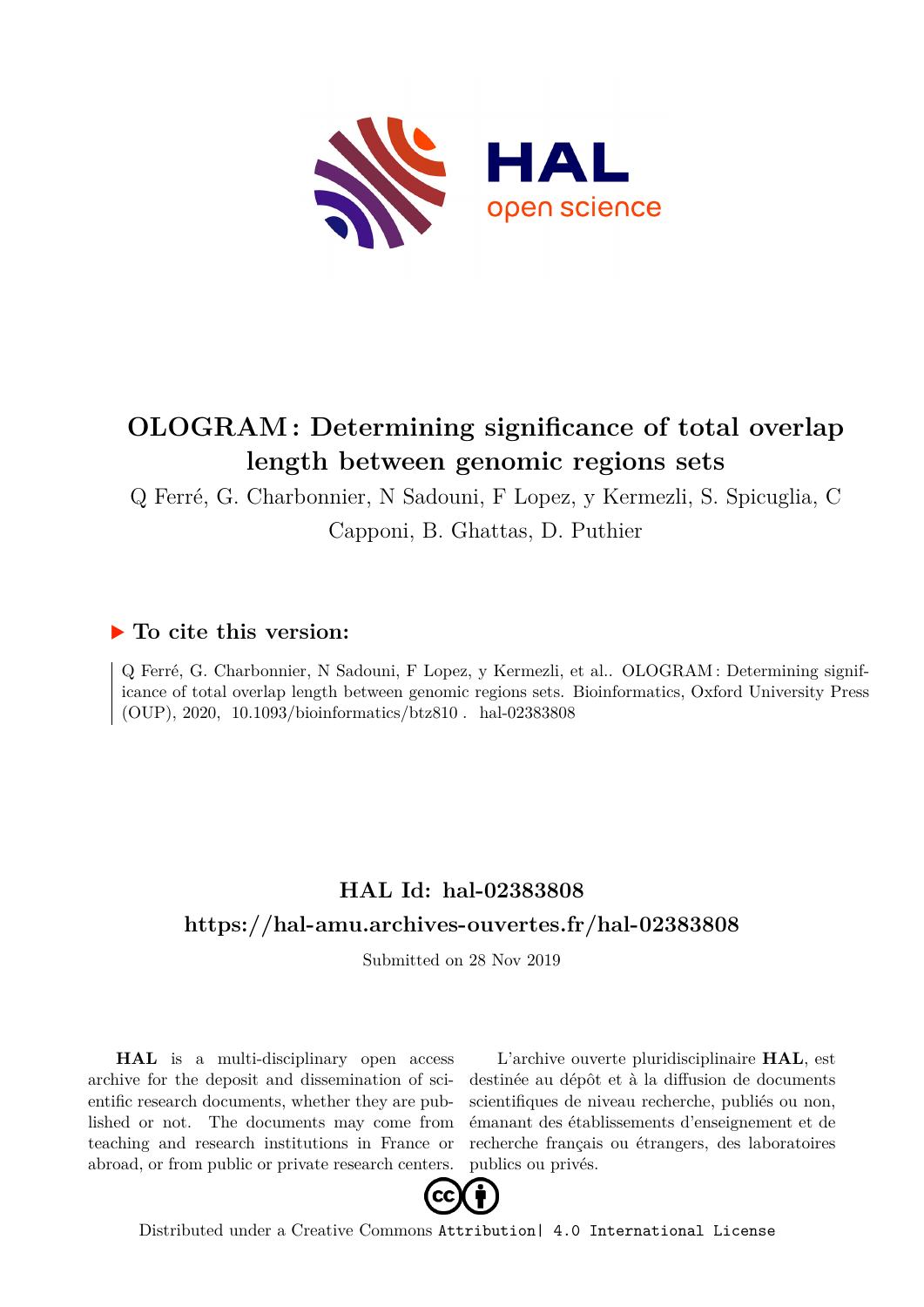**OXFORD** 

✐

✐

✐

✐

Genome analysis

✐

✐

✐

✐

# *OLOGRAM* **: Determining significance of total overlap length between genomic regions sets**

**Q. Ferré 1,2,3,**† **, G. Charbonnier 1,3,**† **, N. Sadouni 1,3, F. Lopez 1,3, Y. Kermezli 1,3,4 , S. Spicuglia 1,3, C. Capponi <sup>2</sup> , B. Ghattas <sup>5</sup> , D. Puthier 1,3**, ∗

<sup>1</sup> Aix Marseille Univ, INSERM, UMR U1090, TAGC, Marseille, France, <sup>2</sup> Aix Marseille Univ, CNRS, UMR 7020, LIS, Qarma, Marseille, France, <sup>3</sup> Equipe Labellisée LIGUE contre le Cancer, <sup>4</sup> Tlemcen University, The Laboratory of Applied Molecular Biology and Immunology, Algeria, <sup>5</sup> Aix Marseille Univ, CNRS, UMR 7373, IMM, Marseille, France.

<sup>∗</sup>To whom correspondence should be addressed. †These authors contributed equally. Associate Editor: XXXXXXX

Received on XXXXX; revised on XXXXX; accepted on XXXXX

#### **Abstract**

**Motivation:** Various bioinformatics analyses provide sets of genomic coordinates of interest. Whether two such sets possess a functional relation is a frequent question. This is often determined by interpreting the statistical significance of their overlaps. However, only few existing methods consider the lengths of the overlap, and they do not provide a resolutive p-value.

**Results:** Here, we introduce *OLOGRAM*, which performs overlap statistics between sets of genomic regions described in BEDs or GTF. It uses Monte Carlo simulation, taking into account both the distributions of region and inter-region lengths, to fit a negative binomial model of the total overlap length. Exclusion of user-defined genomic areas during the shuffling is supported.

**Availability:** This tool is available through the command line interface of the *pygtftk* toolkit. It has been tested on Linux and OSX and is available on Bioconda and from https://github.com/dputhier/pygtftk under the GNU GPL license.

**Contact:** denis.puthier@univ-amu.fr

**Supplementary information:** Supplementary data are available at *Bioinformatics* online.

#### **1 Introduction**

Current genomic analysis methods can localize a variety of sets of genomic regions, such as epigenomic features, resulting in a BED file giving their coordinates. To determine whether two such sets have a functional relationship, a typical approach is to look for significant co-localization by assessing the statistical significance of the amount of overlap between them (Haiminen *et al.*, 2008).

A comprehensive review of such methods is available through the *Coloc-stats* web interface (Simovski *et al.*, 2018), showing the biggest difference between them to be their null model. Many, such as *GREAT* (McLean *et al.*, 2010) or *CEAS* (Ji *et al.*, 2006) use a binomial test considering only the intersections of the peak centers with the query regions, while *BEDTOOLS fisher* (Quinlan and Hall, 2010) uses the number of intersecting "bins" (whose size depends on the input regions) to compute a hypergeometric test.

Generating an empirical null distribution by random shuffling of the regions within the sets is another possibility. For example, *pybedtools* incorporates a wrapper for this (Dale *et al.*, 2011) which was also used to tackle the N-fold overlap problem (Aszódi, 2012). For a more realistic null model, conservation of inter-segment length during the shuffling was first proposed by the *Genomic HyperBrowser* (Sandve *et al.*, 2010). However, the p-value they provide is only empirical and limited in its resolution by shuffling depth, itself limited by computation time.

Here we propose a new method, implemented in a tool named *OLOGRAM (OverLap Of Genomic Regions Analysis using Monte Carlo)*, to conveniently assess the significance of overlaps by fitting a Negative Binomial model on overlap statistics of interest via a Monte Carlo method.

© The Author 2019. Published by Oxford University Press. All rights reserved. For permissions, please e-mail: journals.permissions@oup.com **1**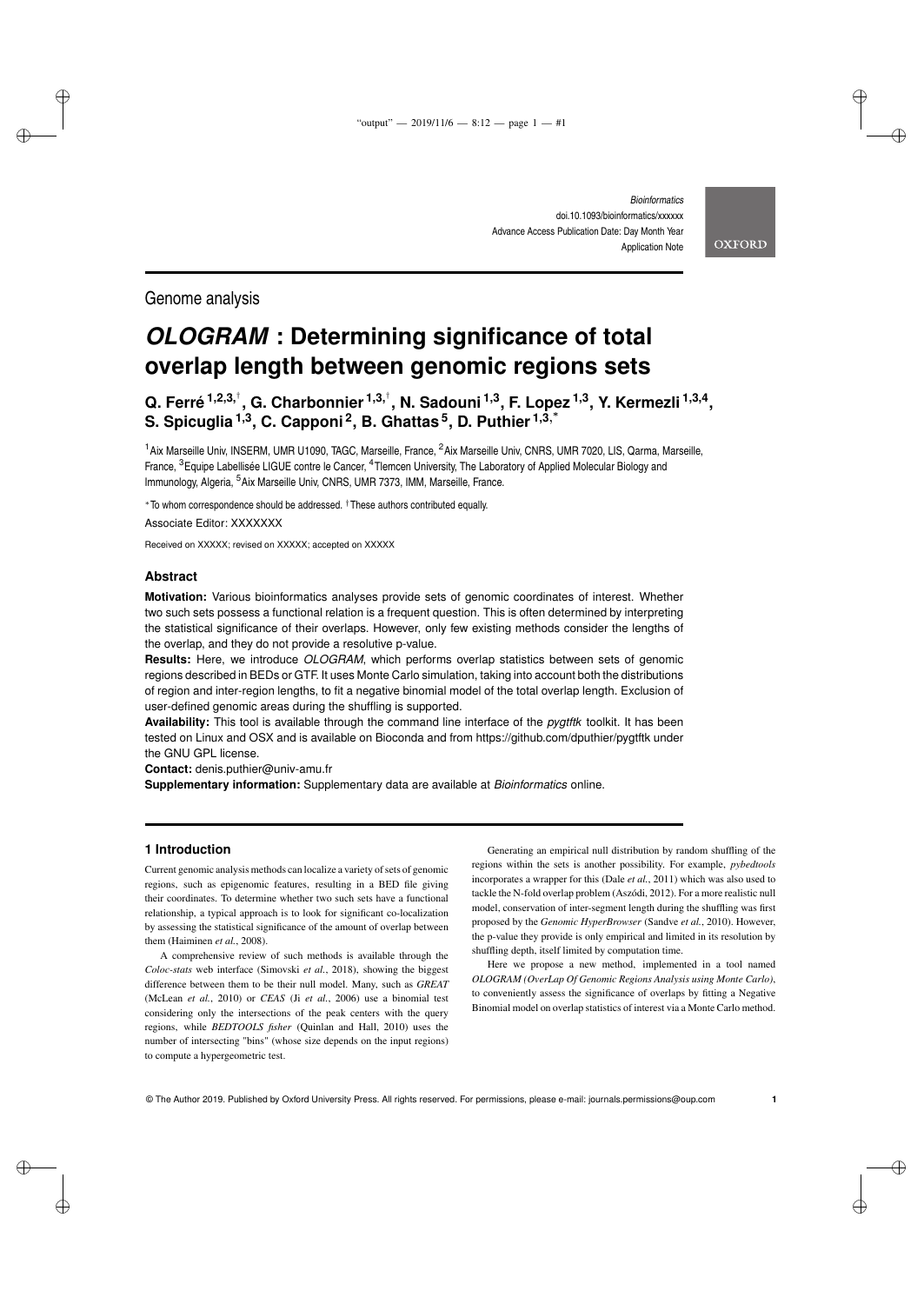✐

✐

#### **2 Methods**

✐

✐

#### 2.1 Permutation and intersection computation

Let  $A$  and  $B$  be two sets of genomic regions with no overlaps within A nor B. For each subset  $E_{A,k}$  (resp.  $E_{B,k}$ ) of A (resp. B) only for chromosome k, let  $L(E_{A,k})$  and  $I(E_{A,k})$  be respectively the lists of regions' sizes and inter-regions distances (from end to start).

A shuffle is generated by performing independent random permutations of  $L(E_{A,k})$  and  $I(E_{A,k})$  for all chromosomes separately, and separately for  $A$  and  $B$ . This method differs from the classical *BEDTOOLS shuffle* which sets regions at random positions. The Genome HyperBrowser showed the relevance of this idea.

Our approach can also exclude regions from the shuffle by shuffling across a shorter, concatenated "sub-genome" generated by removing the excluded regions from both sets. This allows to compute enrichment relative to the genome minus excluded regions. For example, one can remove low mappability regions, or consider only accessible (i.e. DNAse I HyperSensitive) regions.

The tool then computes the regions' intersections between the  $i<sup>th</sup>$ shuffle of A and the  $i<sup>th</sup>$  of B, for all shuffles. This is done in RAM with a custom sweep-line (Shamos and Hoey, 1976) algorithm of  $O(n)$ complexity to avoid disk I/O overhead. As intersections are only computed once per shuffle, the use of other algorithms such as Interval Trees with  $O(n \log(n))$  complexity is not justified.

#### 2.2 Discussion of statistical modeling

The null hypothesis  $(H_0)$  is that the regions of  $A$  are located independently of B. As such, we do not expect them to overlap more than expected by chance, if the regions were independently randomly placed on the genome.

Here, we propose a new statistical framework to model this problem. Under  $(H_0)$ , for all regions  $A_i$  of  $A$  and  $B_j$  of  $B$ , consider the Bernoulli random variables  $I_{i,j} = \mathbb{1}_{A_i \cap B_j \neq \emptyset}$ .

They have very small probabilities  $p_{i,j}$  (region sizes are typically small relative to chromosome size), that differ (each region has a different length, hence different intersection probability), and are dependent (the regions do not overlap).

Let  $N$  be the number of intersections and  $S$  the total number of overlapping nucleotides. Then  $N = \sum_{i,j} I_{i,j}$  is a sum of dependant Bernoulli r.v. and can be modeled with a beta-binomial (Yu and Zelterman, 2008), itself modeled with a Negative Binomial. Unlike with *BEDTOOLS shuffle*, the dependency of the  $I_{i,j}$  makes Poisson modeling unadapted.

Then consider  $S = \sum_{i,j} \Lambda_{i,j}$  where  $\Lambda_{i,j}$  is the length of the intersection between  $A_i$  and  $B_i$ . This sum has N nonzero terms, making it a Compound Negative Binomial. Furthermore, empirically  $\Lambda_{i,j}$  will often follow a logarithmic distribution, so  $S$  can be approximated via a negative binomial (Omair *et al.*, 2018).

The assumptions taken here are confirmed in practice by a fitting test. Consequently, we reckon our model is plausible with  $N$  and  $S$  following negative binomial distributions of under  $(H_0)$  unknown parameters, approximated via this Monte Carlo approach. As such, we use them as test statistics: the p-value associated to their value in the true data is used to accept or reject the alternative hypothesis  $(H_1)$  that the regions of the query tend to overlap the reference.

#### **3 Implementation**

✐

✐

Our method is implemented as a plugin to *pygtftk* (Lopez *et al.*, 2019) and can be passed a GTF/BED stream or file (examples in documentation and Supplementary Data). Most of the code is written in Python 3, with performance-critical operations written in C++ and/or Cython (Behnel

*et al.*, 2011). To preserve RAM, the total number of shuffles to be computed is divided into batches.

The tool will compute the overlap between the supplied BED region file and *(i)* any desired GTF feature, or *(ii)* features derived from GTF file attributes (e.g "gene\_biotype"), or *(iii)* additional regions supplied as BEDs. It will output overlap statistics and the associated p-values.

The computing cost scales with the total number of lines in the reference and query files. A typical pairwise enrichment analysis of 10k regions against 10k takes 62 seconds on an 2,5 GHz Intel Core i7 processor. 200k against 200k takes 11 minutes.

#### 3.1 Results

*Suppl. Table 1* presents the applicability conditions and functionalities of various tools and approaches including *GREAT*, *CEAS*, *Bedtools Fisher*, *Genomic HyperBrowser* and *LOLA* (Sheffield and Bock, 2016).

An example of *OLOGRAM* output is available in *Suppl. Fig. 1*. We showcase interactions with *pygtftk* in *Suppl. Fig. 2*, and the importance of considering both S and N in *Suppl. Fig. 3*.

Using biological and artificial testing data, we found both  $S$  and  $N$  indeed follow a negative binomial distribution; this is shown in particular in *Suppl. Fig. 4* with the example of S on artificial data. A small total number of shuffles results in a noisy distribution, but whose two first moments (expectation, variance) remain similar than with a larger number of shuffles, making them sufficient to estimate the underlying distributions. We believe 200 shuffles (default parameter) to be an acceptable compromise between computing cost and precision of evaluation in most cases.

Fitting a distribution (as opposed to an empirical p-value) allows for better assessment of extreme overlaps presumably not encountered while shuffling. To confirm the goodness of fit, a fitting quality is given as  $1 - V$ where V is Cramér's V score (Cramér, 1946) for the contingency table of observed vs. expected histogram bins. It works best when the individual probability of intersection is not too small, meaning the query and reference regions are not too small and/or scarce compared to each other.

We compare our tool to other existing approaches in *Suppl. Table 2*, showing that OLOGRAM can provide meaningful insights by being resolutive at low p-values. Discussion of those results can be found in *Suppl. Note 1*. The full code to reproduce the analyses presented is available at : https://github.com/dputhier/ologram\_supp\_mat, showcasing Snakemake integration.

#### **4 Conclusion**

We have implemented a method which allows to consider the information found in the number of overlapping base pairs, with a shuffling paradigm that conserves inter-region length, used to fit a negative binomial model. New features are being developed, including support for multiple overlaps between  $n \geq 2$  sets.

#### **Funding**

Q.F, G.C., N.S., S.S. and D.P. were supported by recurrent funding from INSERM and Aix Marseille Univ and specific grants from A\*MIDEX (A-M-AAP-EI-17-63-170228-17.32-SPICUGLIA-HLS), Institut National du Cancer (PLBIO018-031 INCA\_12619) and Ligue contre le Cancer (Equipe Labellisée). Y.K. was supported by the Franco-Algerian partenariat Hubert Curien (PHC) Tassili (15MDU935)

✐

✐